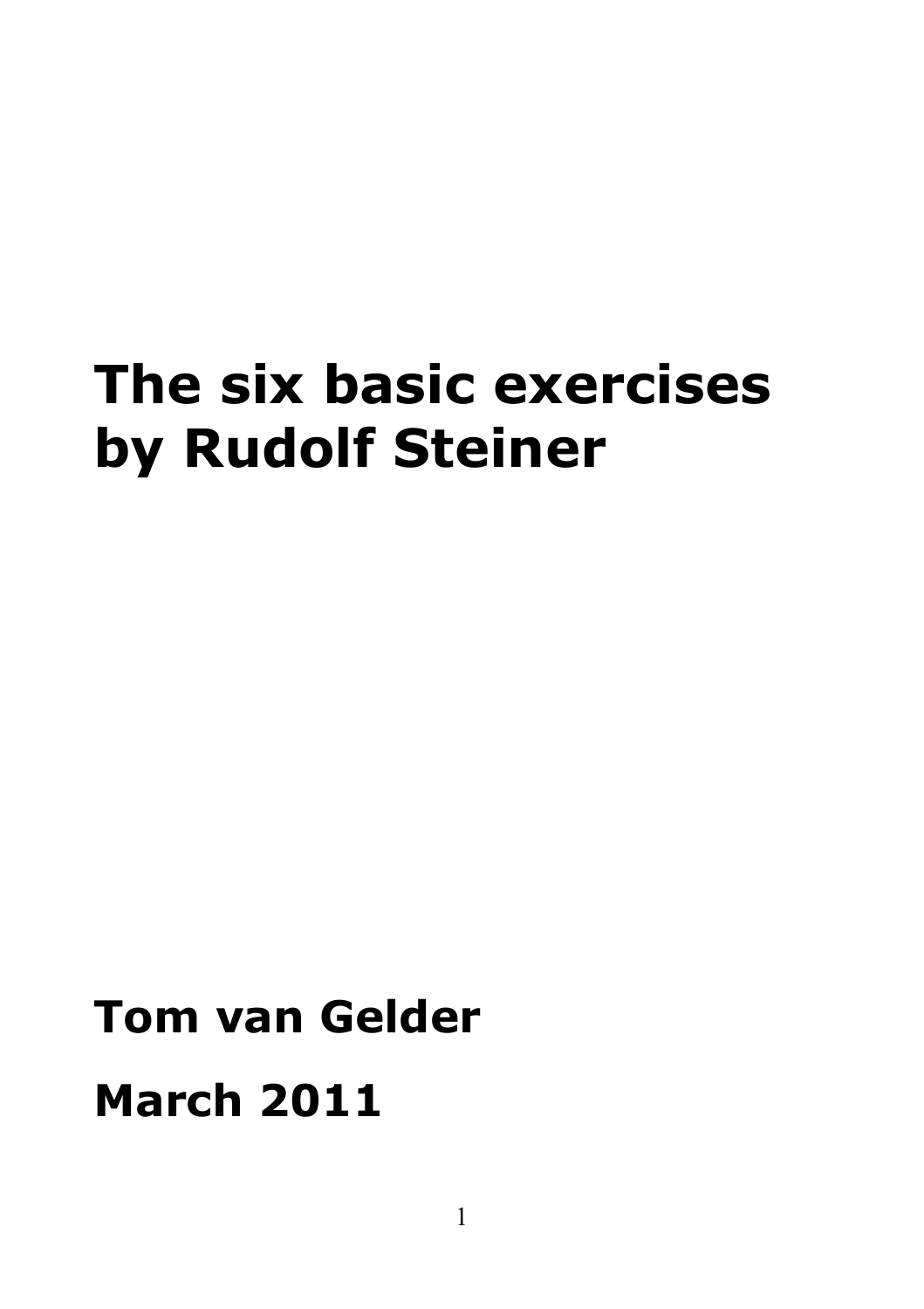# **Introduction**

Rudolf Steiner has given six simple exercises to develop and purify thinking, feeling and willing. They are called *basic exercises* or *additional exercises* ((German: Nebenübungen) because you can do them in addition to meditation. Even if you do not want to meditate, these exercises are good to do. You get to know yourself better and life becomes more interesting.

Thinking, feeling and willing are parts of the [soul.](file:///C:\Documents and Settings\Tom\Mijn documenten\Website\htm\english\e5man.html#soul) By practising them - first separately (thinking, feeling, willing) and then in combinations - you develop your soul.

There are several reasons to do these exercises:

- In meditation thinking, feeling and willing become detached from each other and can go their own way.
- In ordinary life, too, one may observe disconnection between thinking, feeling and willing. You feel something and you think something that has no connection with that feeling. E.g. you may feel pity, but you think: 'that's not my problem'. Or you do something, which you did not think about and with which you are not satisfied. E.g. you watch television and see someone eating peanuts, you go to the kitchen and take some and eat them, and then you think: 'why am I eating peanuts, did I want to do that?'. With these exercises you will strengthen integration of the three.
- Sometimes you may find that thinking, feeling and willing happen automatically and that some thoughts, feelings and actions are not so pretty. By doing the basic exercises, you can purify them.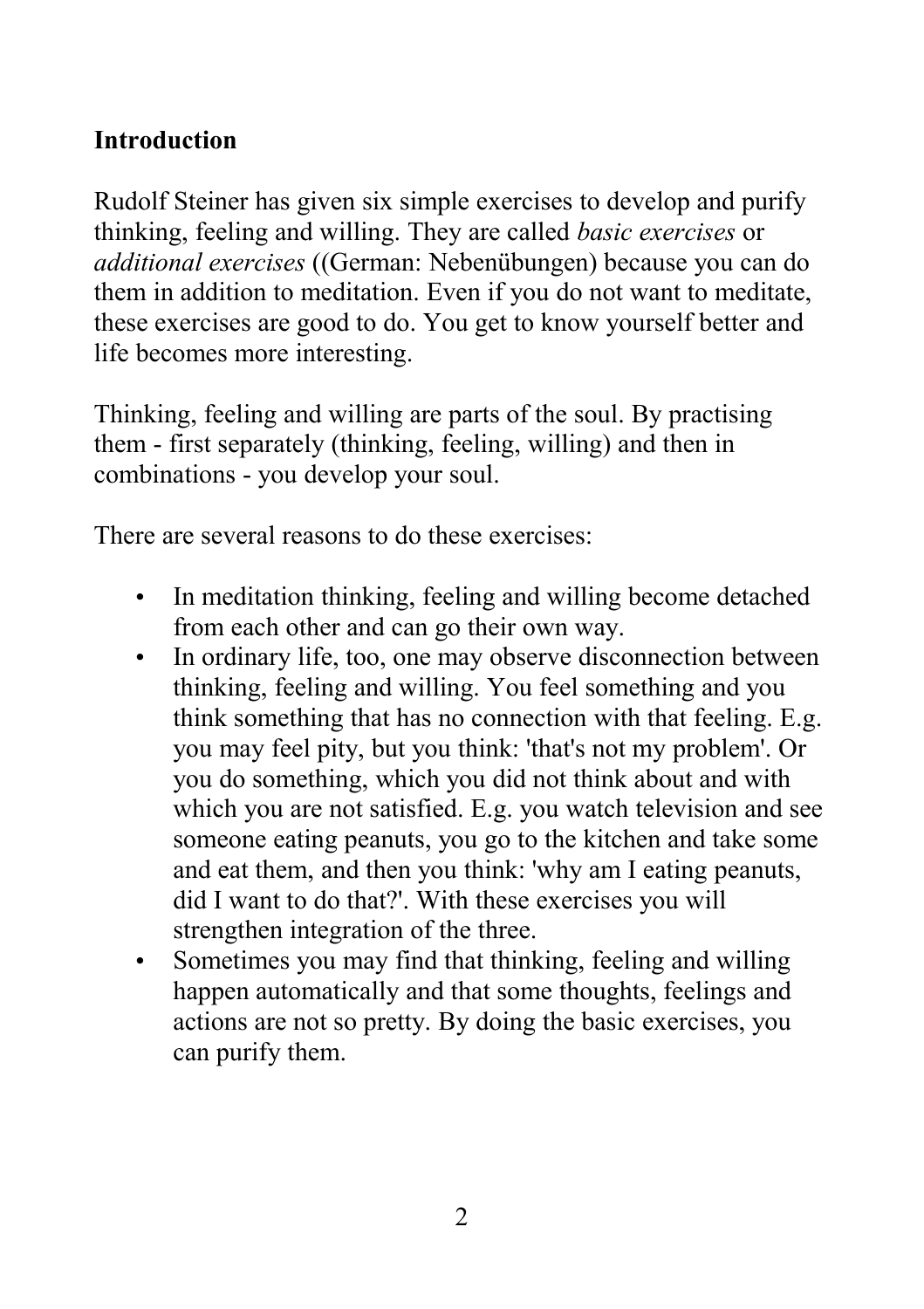# **The six exercises**

- 1. Control of thought aims to gain control over what you think.
- 2. Control of will aims to gain control over your actions.
- 3. Equanimity the exercise of feeling aims to be aware of your feelings, to weaken strong feelings and strengthen weak ones and to balance them.
- 4. Positivity aims to see the positive in addition to the bad and the ugly. In this exercise thinking and feeling are combined.
- 5. Open-mindedness aims to be always open to new experiences. In this exercise feeling and willing are combined.
- 6. Inner harmony: the sixth, in which the previous exercises need to be practised in order to create harmony between thinking, feeling and willing.

# **The goals of the exercises**

- To be more aware of how you think, feel and act.
- To gain more control over thoughts, feelings and actions.
- To think, feel and act more clearly.
- To make a harmonious whole of thinking, feeling and willing.

You can practice alone or in a group. The latter enables you to exchange experiences, to stimulate each other and to maintain the exercises for a longer period. They may seem easy to do, but are not so easy to maintain for four weeks. It may seem that everyday life asks so much of you that there is no time to do the exercises. It may be helpful to write down your experiences every day: what exercise you have done and how it went.

Although Steiner made several statements about the duration of the exercises, it is generally recommended that all exercises are done consecutively and in the mentioned order for four weeks. After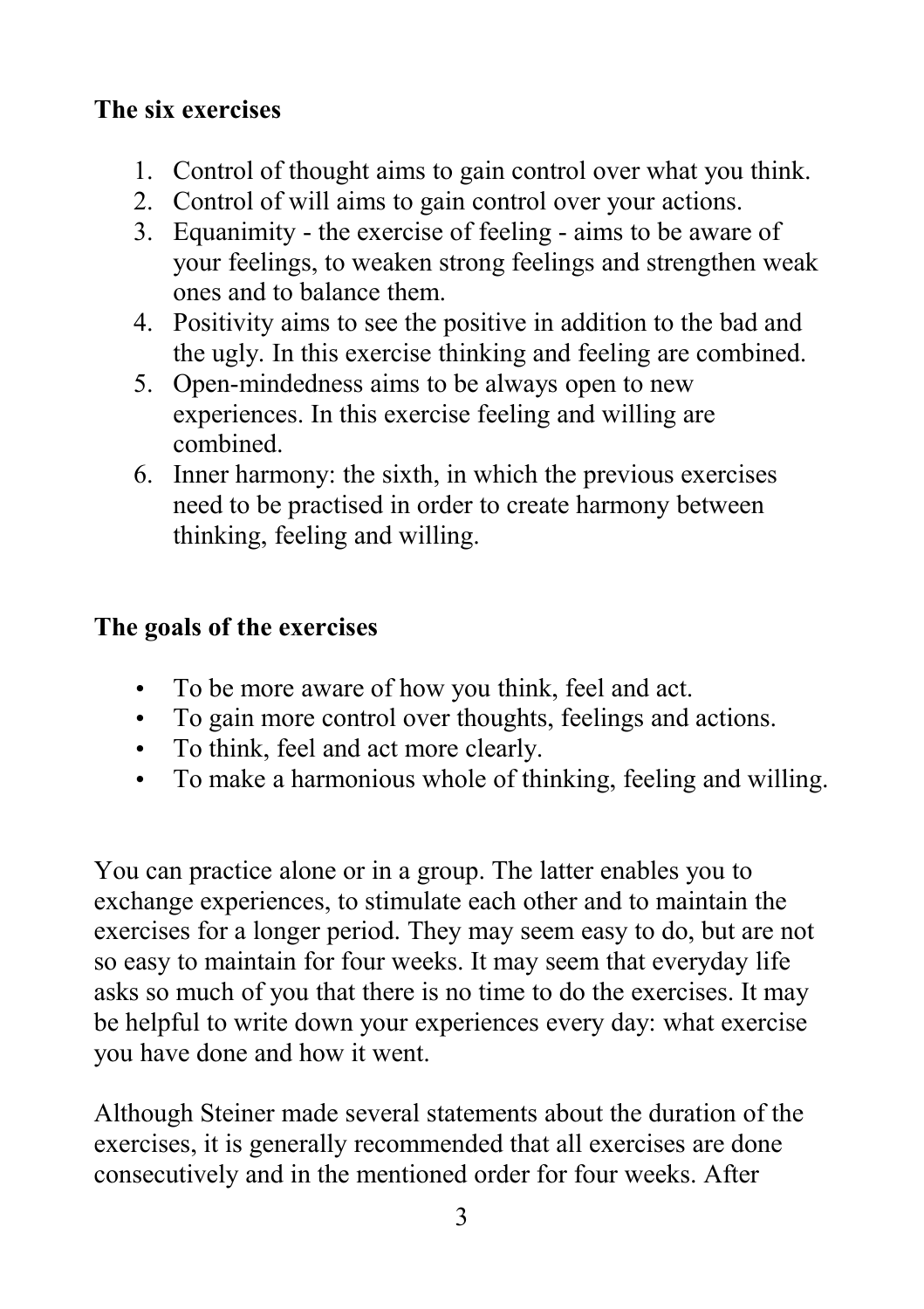having practised for four weeks, the acquired skills form a habit that will be included in your vital or etheric body.

When you start an exercise, the first week you are enthusiastic because of the novelty of the exercise. So first you are pulled forward by the exercise. Somewhere in the first or second week the novelty has gone and you have to do the exercise by yourself - you have to generate enthusiasm inside yourself. It becomes more difficult to do the exercise, you need to invest more, which also makes the effect of the exercise stronger.

It may be quite effective if you do each exercise one week and then take the next one - so you do exercises for a week alternately. How you do the exercises is ultimately up to you, your possibilities and your interest.

Take them seriously, but not too seriously; they should not be a duty. Humour gets you further!

#### **Literature**

Dam, J. van, 1999. Het zesvoudige pad. Vrij Geestesleven, Zeist (Dutch).

Steiner, Rudolf, 1910. An outline to esoteric science. Steiner books. Flensburger Hefte 47, 1994. Übungen zur Selbsterziehung (German).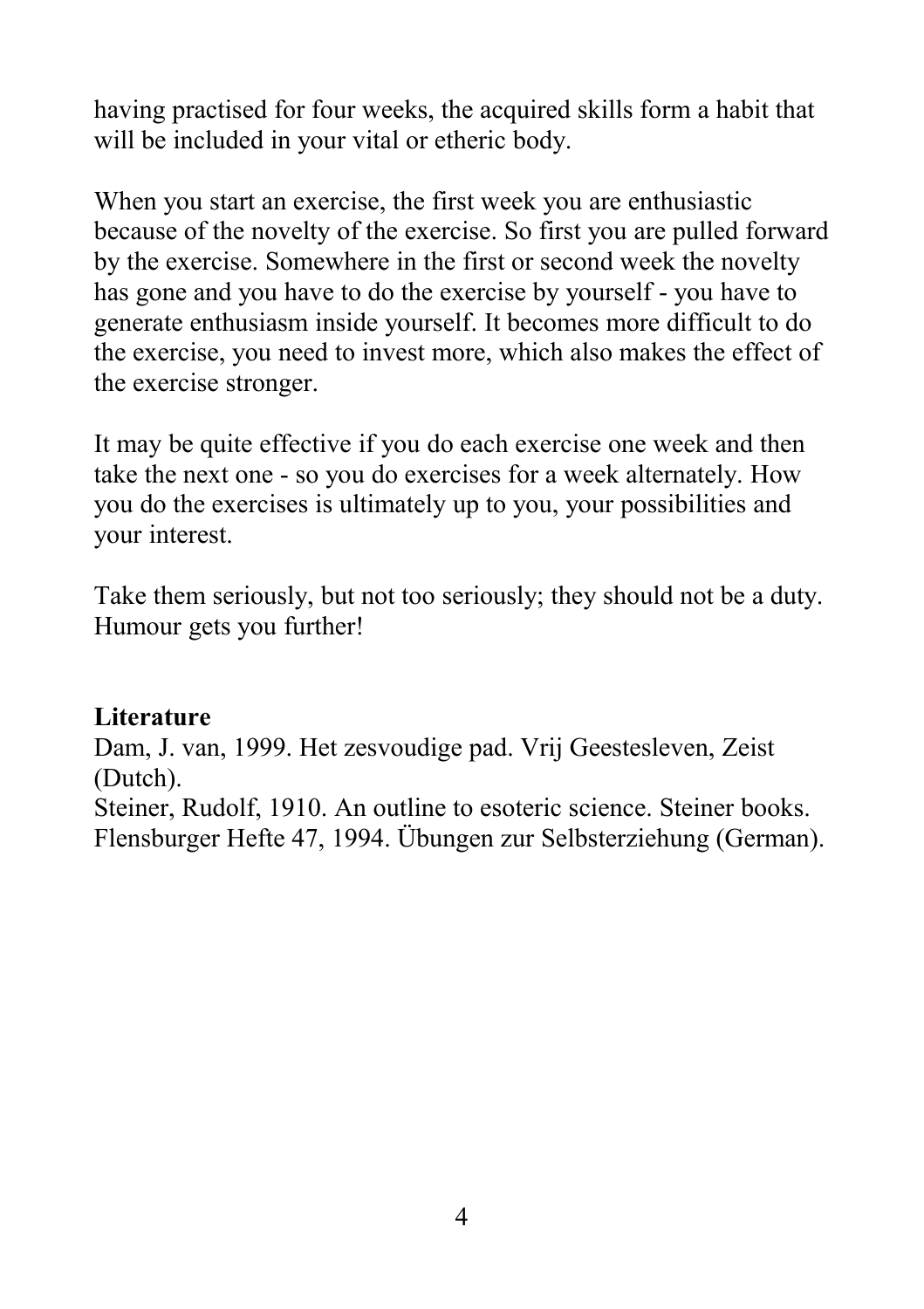# **Control of thought**

#### **Use an ordinary object (a pencil, clothe spin, clip, book, etc.) and think about it for five minutes every day.**

You take an object in front of you or in your mind and the first time you describe it to yourself aloud. You can also imagine yourself describing it to a blind person. Use all your senses and make as many observations as you can in five minutes. Repeat this the next day, you will probably notice new details. After a while you can ask questions about the object: "What can I do with it?", "What is it made of?", "Why this shape?", "What other shapes could it have?", "Where was it made?", "How did I get it?"," How are the raw materials mined?", etc. You will be able to answer some of these questions. If not, you can search for an answer in an encyclopaedia or on the internet. Your should be able to determine whether your thoughts are correct, otherwise your thoughts will wander. which is not the intention. You can repeat what you did the day before and build on your previous thoughts. After some time you will have covered all possible questions, then do it one or two more times until you can really find no more issues to think about. Then follow the same procedure with another object.

When doing this exercise you may notice that your thinking gets clearer and sharper, and that your perception, concentration and objectivity increase. Also, your interest grows.

The difficulty of the exercise is that your mind wanders. The challenge is to be able to think about the object for five minutes, but you will find that your mind wanders to something else very easily, that your thoughts are associative and work automatically. E.g. you think of a pencil and suddenly you see in your mind your grandma with a pencil in her hand, grandma has a budgerigar and suddenly you are thinking about the whistling of this bird. Interrupt such thoughts: you wanted to think about the pencil. Another difficulty may be that you do not have the answers to the questions. However,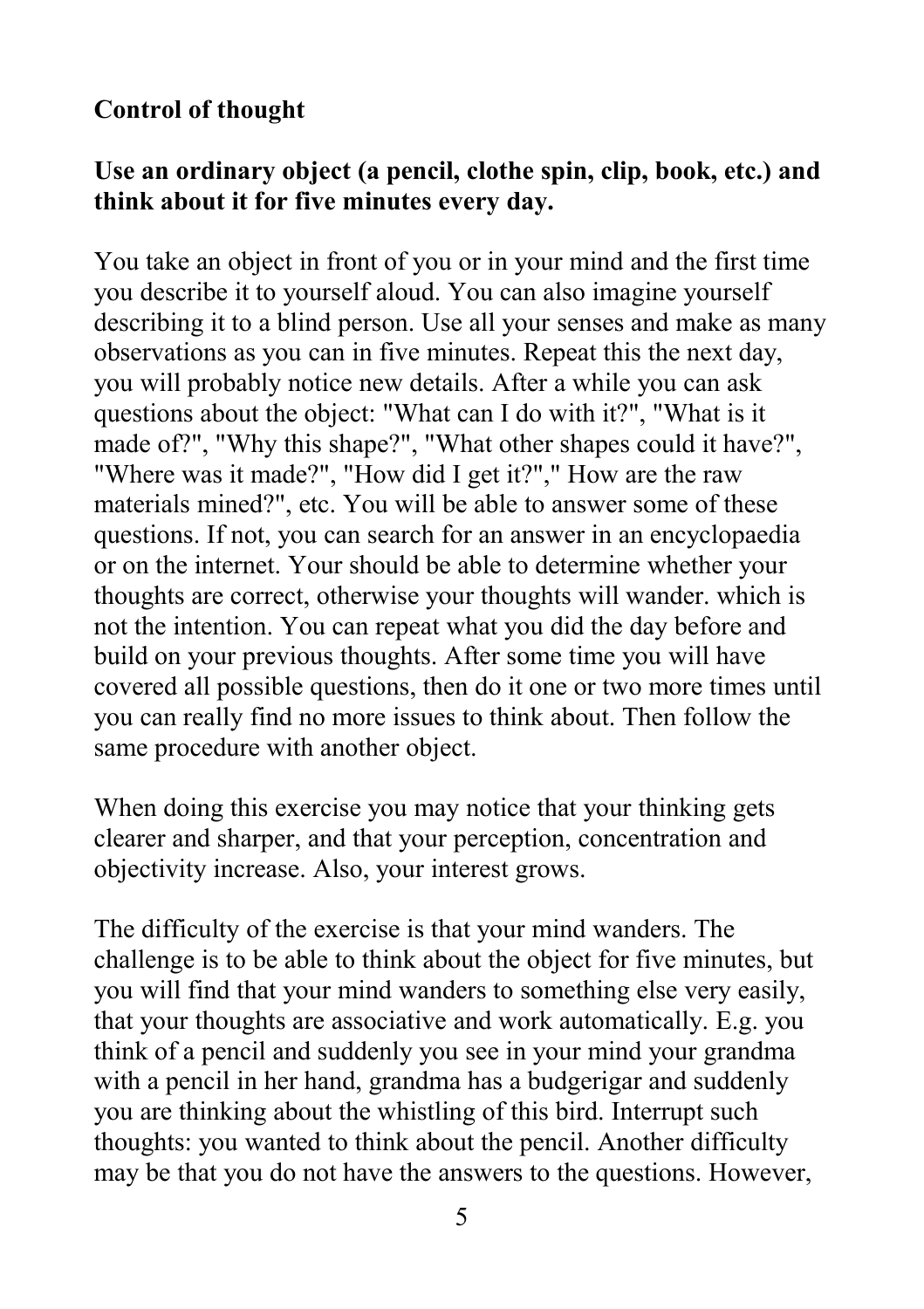nowadays it is easy to find them on the internet.

The exercise is called *control of the mind*. The example just given shows that often there is no control over our thinking. We **are** thought, our thinking is associative and automatic. We believe that we think, but our thinking is often not focused.

Make sure that you do the exercise every day. You can choose a fixed time. Choose a time when you are awake and clear-headed, so not after dinner, but for example before or after breakfast or at 8 o'clock at night. You can also do it while waiting for the train, in a spare moment. Doing the exercise with two or three objects should be sufficient.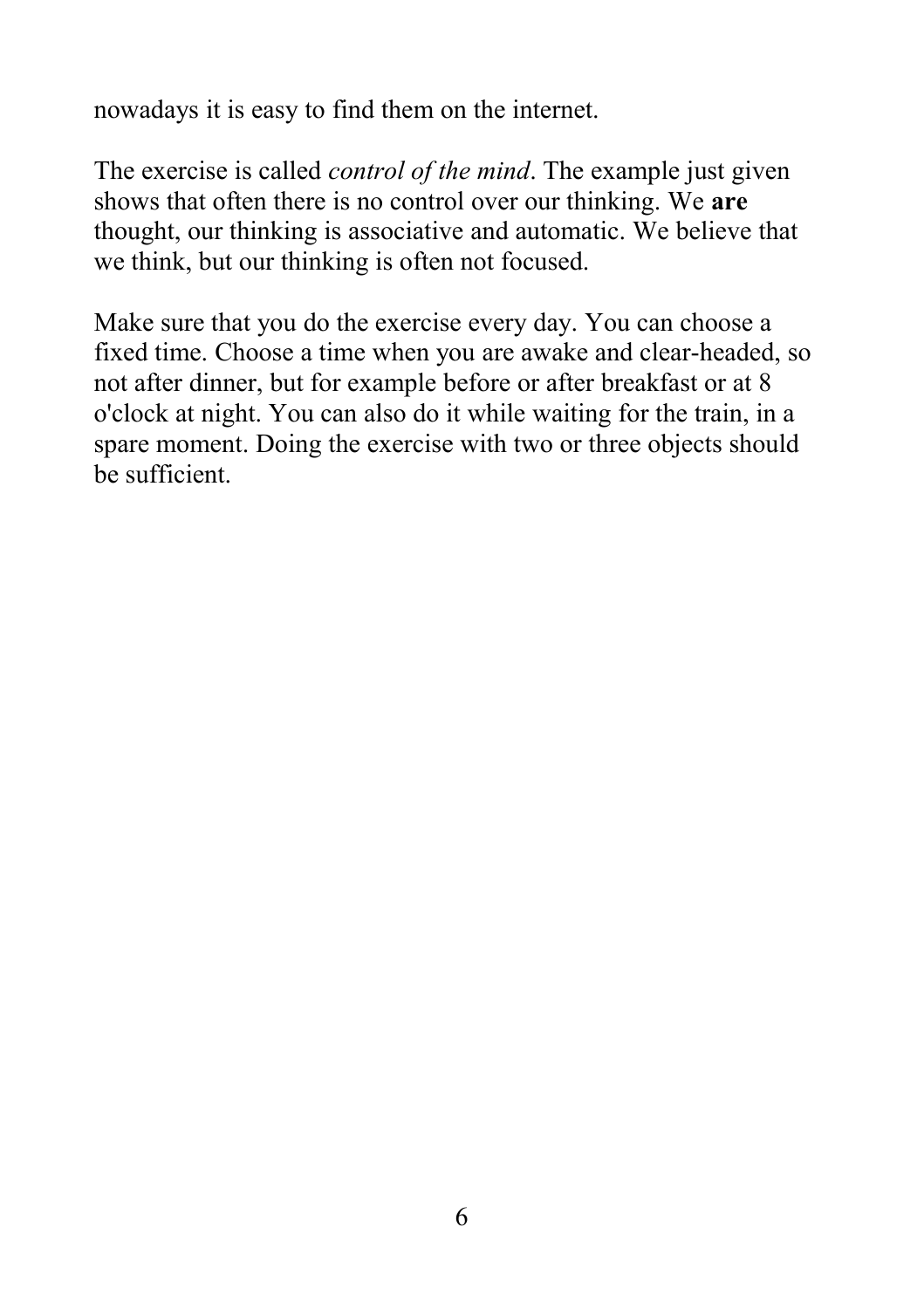# **Control of will - acting on your own initiative**

#### **Do a simple act without purpose at a fixed time each day.**

You decide to do a simple act daily at a fixed time during an period of four weeks. This act does not have a direct meaning and is only useful as an exercise. The act could be anything, e.g. pulling your left earlobe, taking out your handkerchief and putting it back into your pocket again, untying and tying your shoelaces, rolling back one sleeve of your sweater, or deflating and re-inflating the tire of your bike. The variations are endless, but make sure that you have the necessary attribute with you when you need it.

You can do the exercise at the same fixed time every day, or - and this is more difficult - you can decide on a time each day in the morning.

The difficulty of this exercise is not to think of a senseless act, but to do it every day at the time set by yourself. Often you think of doing the exercise an hour before the set time, again fifteen minutes before the set time, five minutes...., and then the phone rings or someone says something to you and the next time you think about the exercise it is an hour later. And you really wanted to do the exercise! Still, you were preoccupied with what others wanted from you or you were distracted by some thought that came along. If you are late for the exercise, it is still good to do it.

The meaning of the fixed time is that you must keep your aim and at the same time restrain yourself until the time has come. Your awareness of what you really want will grow by this.

The exercise is called *acting on your own initiative*. The goal is to take the initiative in your actions, to better direct your will and to your stand fastness.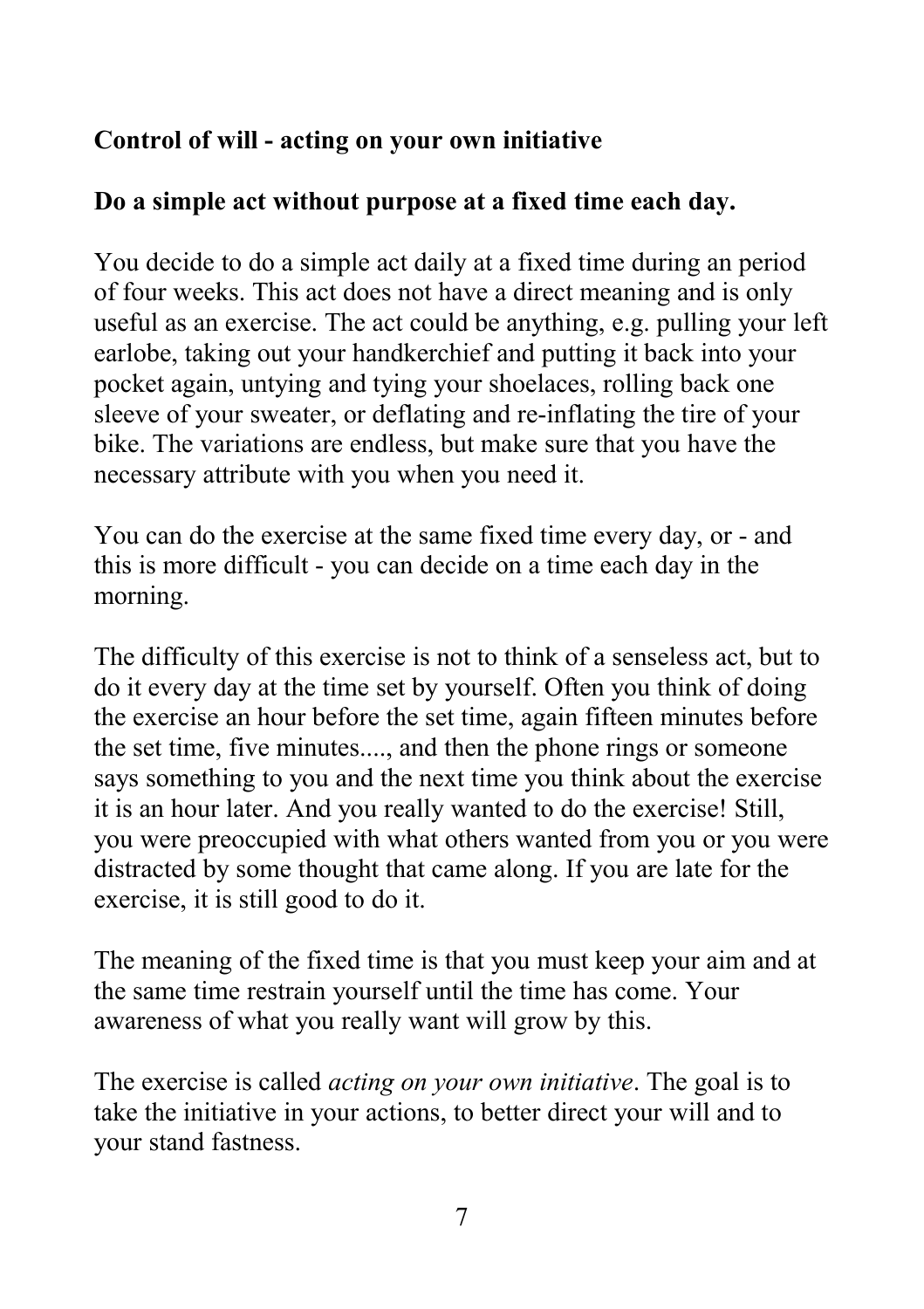Many, if not most actions in a day are done because they have to be done or they are done for other people. There are not many acts that we really do for ourselves. The exercise is a commitment to yourself to do something. Such a commitment is harder to keep than a commitment to someone else.

Some tips to make this exercise a success:

- It helps to choose a time that is easy. If you wake up every day at seven you can do it shortly thereafter. If you eat every day at six, at ten to six. Often you will see that when you are in a different rhythm, the exercise is more difficult to do. You will succeed during the week, for instance, but not so easily in the weekends. On those days you will have to make more of an effort.
- Imagine a picture in the morning of performing the act at the place and in the circumstances where you expect to be at the fixed time. Then you have a picture of an accomplished exercise. If you hold on to that image, it is more likely that your exercise will succeed.
- If you do the exercise lightly, using your sense of humour, it is easier to maintain and it will make you even happier when the exercise succeeds.
- If it is very difficult to do the exercise, then put a note on the wall to remind you.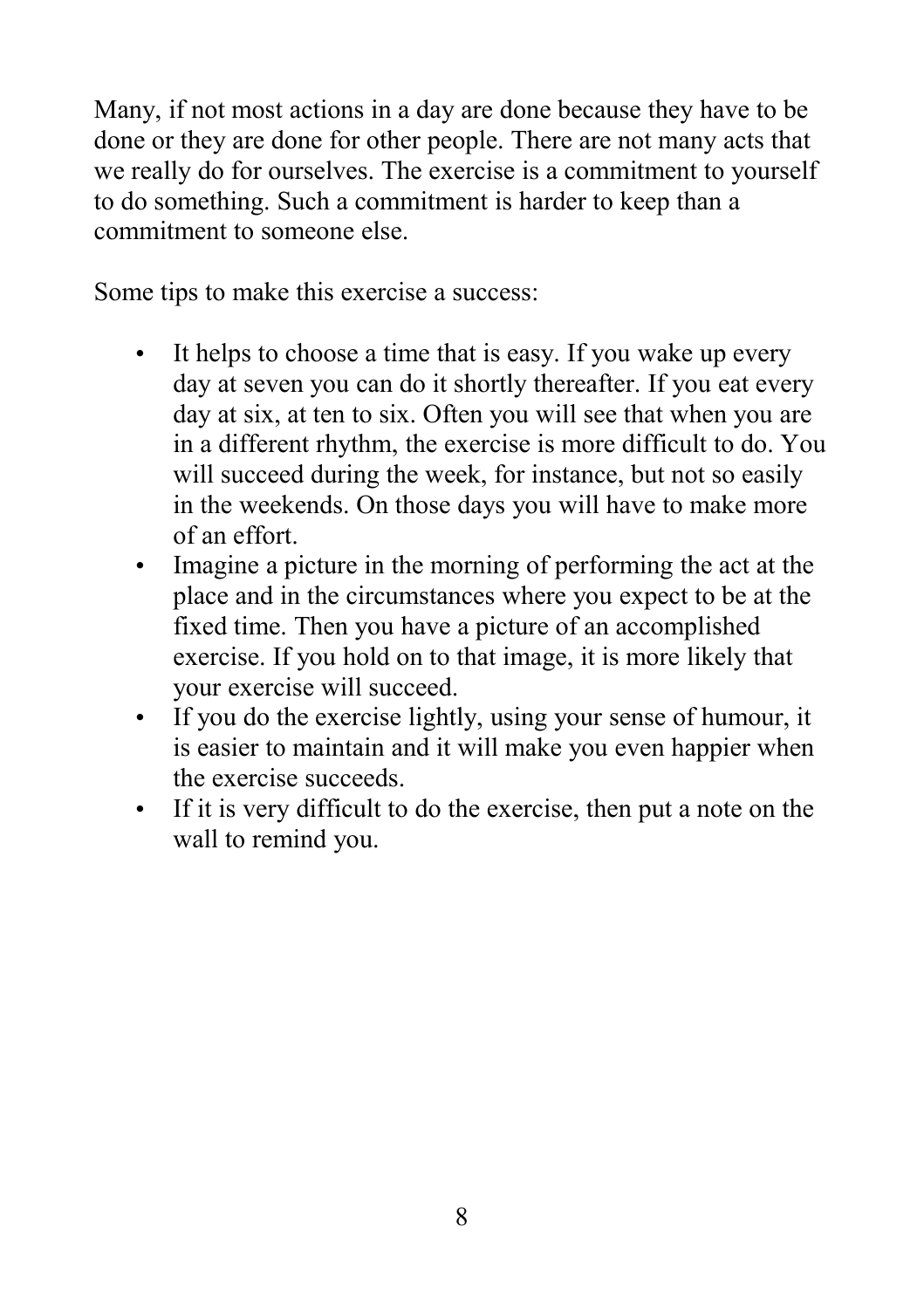# **Equanimity - the exercise of feeling**

#### **Observe your feelings, restrain strong responses and strengthen feeble ones.**

This exercise is not done with an object or at a fixed time, but throughout the day. When something happens to you, look at your feelings, either at that moment or later.

If you start with this exercise, at first you might not experience many different feelings, but in the course of four weeks there appear to be more and more, both positive and negative, with fierce and feeble reactions. It may help to make a list or a map of your feelings and their intensity at the end of the day.

Feelings are like the weather. They are just there. We experience them, but unlike the weather we can adjust our reaction by our thoughts. An example: I say something to someone. He leaves the room and the door closes with a bang. I get scared and feel fear. Is this banging of the door a response to what I said? Did I hurt him? But is this thought justified? Perhaps the door was shut by a gust of wind. When the person comes back and smiles or says something like: the door fell out of my hand, then I am reassured and understand that my response was not correct and slowly I will be able to change my attitude to the slamming of a door. A next time I will be less scary and perhaps I am more neutral to such an event.

Another example: when I am pushed in my back while walking in the street, I feel anger, annoyance or fear. When I see that I was pushed by a blind person, I understand that he could not help it. Perhaps that thought leads to a modified feeling about the event. And I can take it a step further by cultivating the thought: "Others may be blind to how they affect others. It is their ignorance or failure to see, that leads others to act towards me in ways that may evoke my anger." Then, gradually, this thought permeates us and our feelings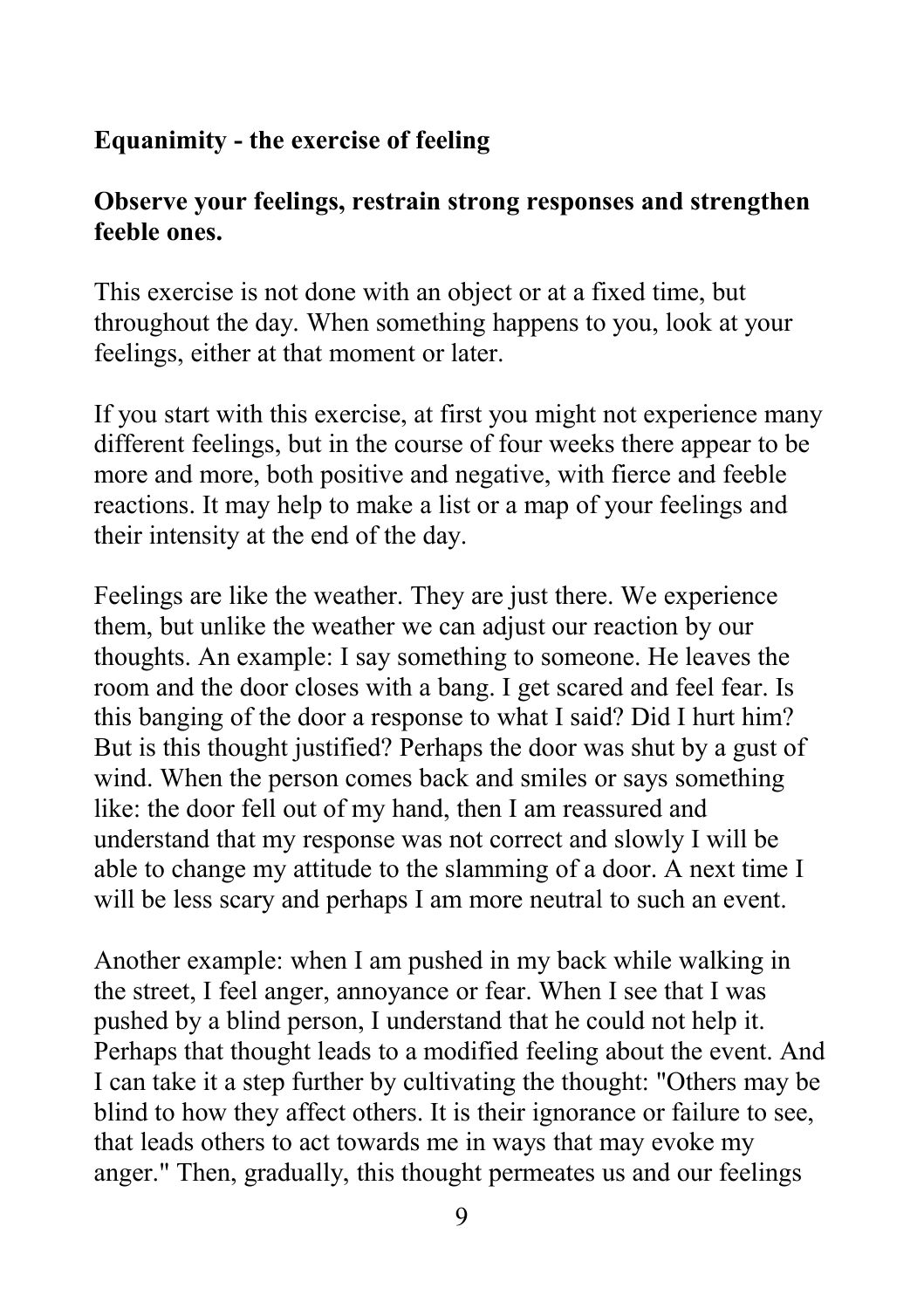and reactions become modified. Maybe they are not as intense, or they don't last so long anymore.

You cannot take a particular moment, but you need to restrain your strong responses at the moment that you experience them, and likewise cherish the subtle ones. When you look back at the end of the day, you will find that sometimes you could do that, and that you missed an opportunity at other times. The next day you go on with that awareness.

It's not always easy to name feelings. There are feelings that are close to each other and yet different, such as *happy* and *cheerful*, *anxious* and *afraid*, *angry* and *upset.* Negative feelings are often easier to tackle than positive ones. You need to distinguish feelings from quasi-feelings, which usually start with "I feel", e.g. taken, used, loved, attacked. Real feelings usually start with "I am", e.g. angry, happy, sad, surprised. It can help to make a list of feelings. [This list](http://www.cnvc.org/Training/feelings-inventory) is from the Centre for Nonviolent Communication.

#### **Goals**

- To become aware of the feelings you have and their intensity. So, you have to observe your feelings. Make an inventory of them and their intensity once or several times a day or at the end of the day. You use your feeling as an instrument of perception, because it tells you about your relationship with your surroundings and yourself. You will notice that there are feelings that you often have. You will also notice that some feelings are intense and that there are feelings that are less developed, hard to perceive and rarely or not expressed.
- To be aware how your thoughts influence your feelings. The closer you can stick to your observations, the less your feelings will overwhelm you.
- To create harmony and balance in your feelings. Control and weaken violent reactions and strengthen subtle and weak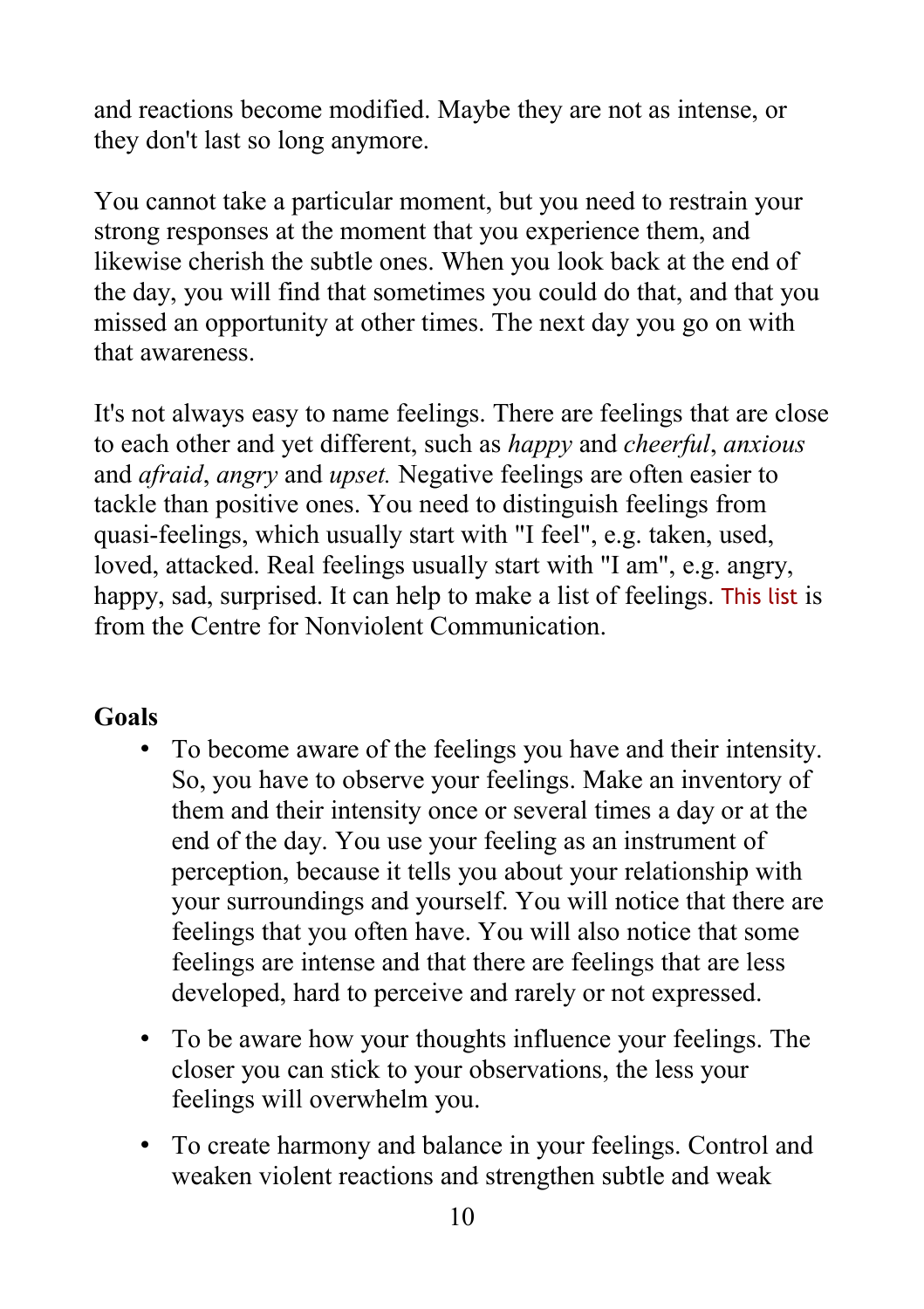emotions, so that an equilibrium arises. The aim is not to deny feelings, the aim is to diminish the violent reaction, so that other more subtle emotions can be felt. It is then that you take charge of your feelings and not vice versa. You should not suppress the anger, but the involuntary cursing. It is not the possible harm you fight, but the fruitless irrational fear.

#### **Results**

"You are not your feelings, you have them." You become more receptive to feelings and can experience them more evenly. Balance and equanimity arise. Awareness arises about your feelings. You are able to identify your feelings, they belong to you, are part of you. By observing them, you create a certain distance to your feelings. They can no longer sweep you away. You control yourself and your feelings better. You are able to keep your composure.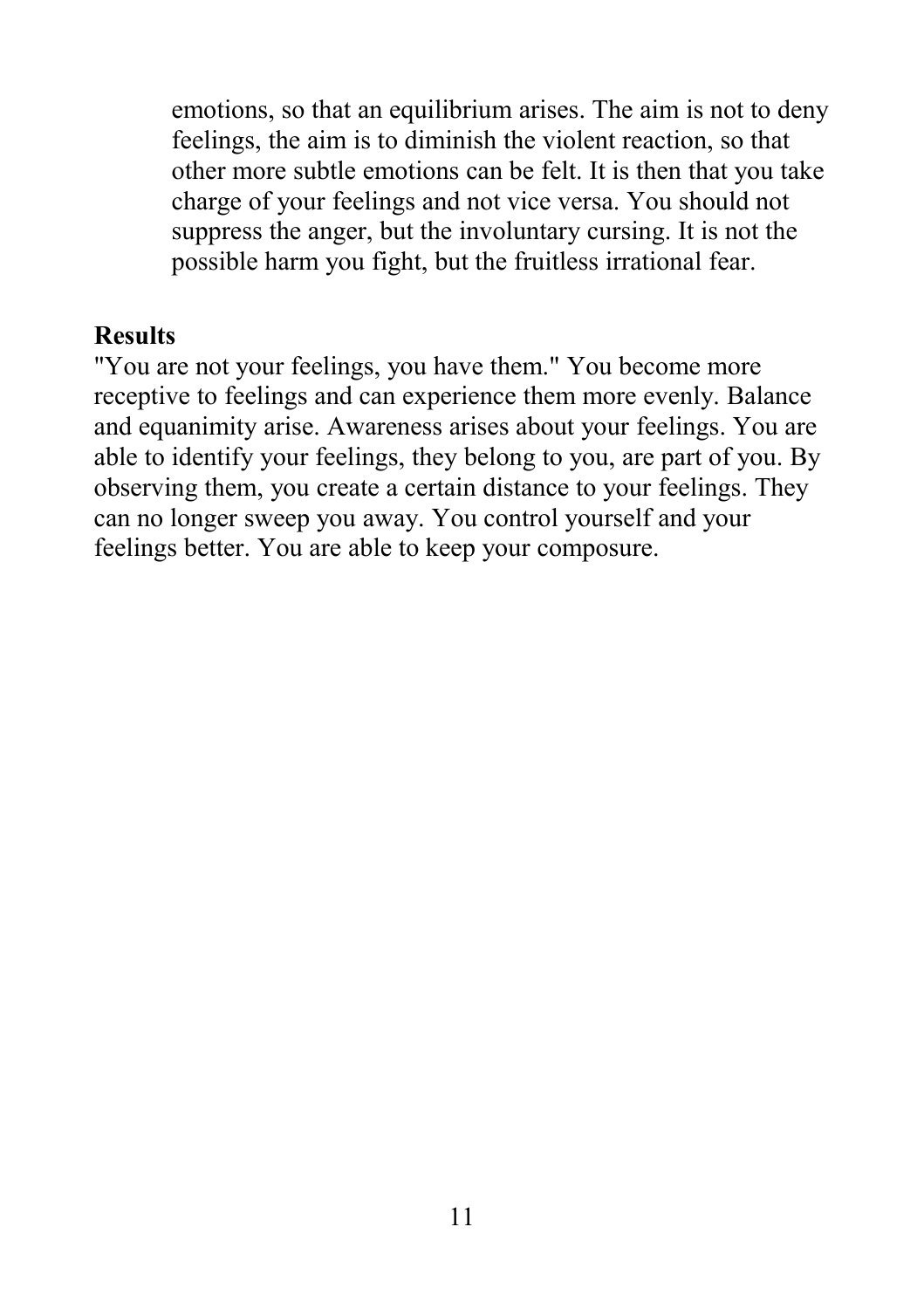# **Positivity - observing the positive**

#### **Always try to see the positive aspects of something negative.**

In many situations you encounter, you see the negative and ugly aspects quite clearly. In this exercise the aim is that you always see something positive, too, without denying the negative. When something is negative, you can emphasize the positive within or besides that. There is always something beautiful or good that lies concealed in everything. The exercise should not lead to an uncritical attitude and a vague "everything is good and beautiful" or to denying the negative.

The exercise is built on the previous exercises; it is a new step because of the combination of thinking and feeling. To see the positive or good in the negative, you have to overcome your reactions, opinions and prejudices. The circumstances become more interesting. Questions like "What does this tell me?", "What can I learn from this?", "Why is it that I did not hear?", may help in this exercise. A good opportunity to practice this are reviews, evaluations, etc.: you always mention one more positive point then negative ones. And if you criticize, then only as a starting point for improvement.

#### **There are two aspects to this exercise:**

- Strengthening the perception. You must not let the negative or the ugly distract you from looking for the positive. You strengthen your interest by searching for that.
- Becoming independent of your feelings by looking for the positive. You have to restrain your negative feelings, otherwise they keep you away from further observation.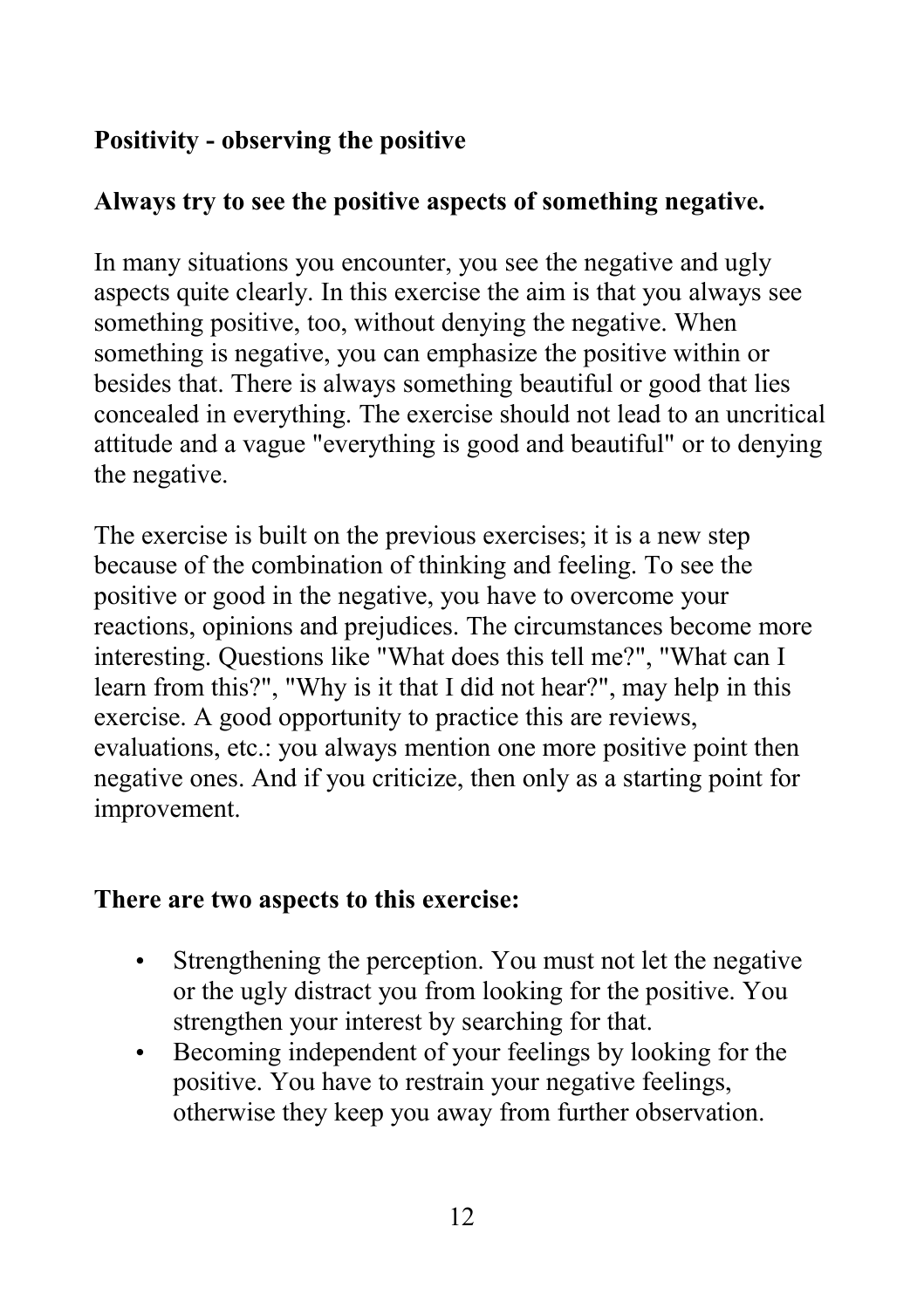During and after this exercise you still see the negative, but you try to find something positive in it. Sometimes this only succeeds when you look back, which may be days or even years later. As you observe more and see the situation from different angles, you will restrain your opinion at first and you become more open and will observe more comprehensively. Therefore the exercise leads to greater tolerance. Ultimately, there is almost nothing that does not have something positive in it.

# **Difficulties**

- You are so overtaken by the negative or the negative is so overwhelming that you do not get around to the positive.
- You may be unable to withhold your criticism, because your judgements grew over the years and you accept them as established facts.
- You tend to forget to look for the positive at the moment itself. In that case: look back at a later moment.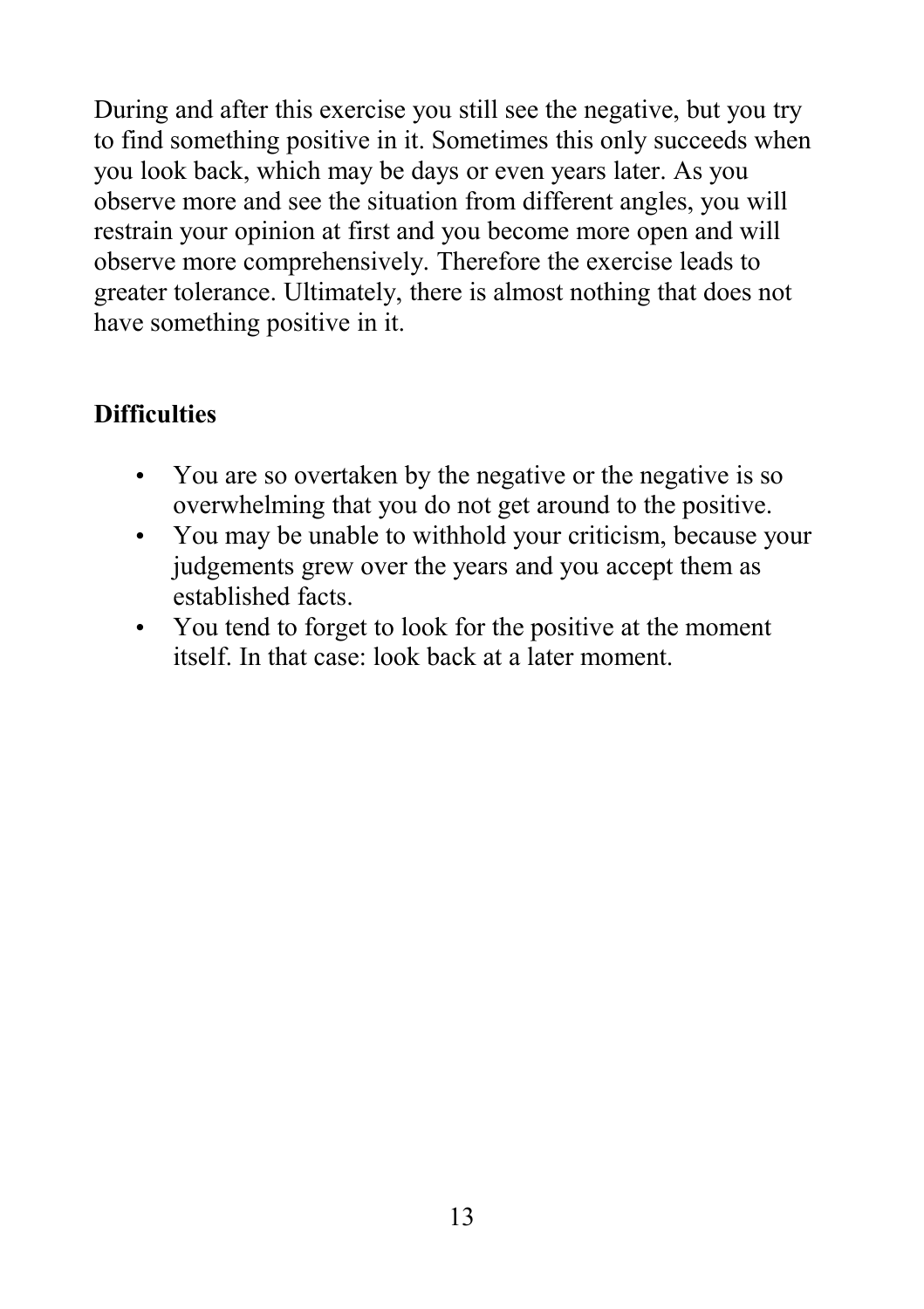#### **Open-mindedness - be open to new experiences**

#### **Always keep open the possibility to experience something new and keep in mind that new experiences can counter old ones.**

For the umpteenth time you stroll through the woods, for the umpteenth time you ride your bike to school or work. Everything is already known. Suddenly, you notice that the light falls through the leaves or the high grass of a meadow in a special way or that the colours are different and of a special intensity. You suddenly smell an unknown fragrance. Te fact that you notice this makes you happy and relaxed and that happiness and relaxation are reflected in your body: you smile, there is a sense of freedom in your head, you breathe more freely, you walk or cycle more upright. You wonder what's so special and you realise that first you were less observant, that you were inside yourself. You notice your previous seclusion. There is wonder and amazement at what you perceived, you have opened your soul to the world outside you. You have been openminded, but that needed a special observation.

The aim of this exercise is that you stimulate open-mindedness. The more knowledge and skills you have, the harder it is to be unbiased, the less you are open to new impressions. You have already made many judgements and many patterns have formed in your thinking and your actions. Imprisonment of your mind may be the result, i.e. something or someone is simply this or that and you think it will remain so forever. You're not alert to changes. Habit determines your reaction in certain situations and to certain people.

To practice open-mindedness, you must open your senses and hold your judgements back. You want to see the world with different eyes and become full of expectation about everything around you. You try to listen to new experiences. You discover things that you did not notice before. Your attention is greater and the result is that the world is expressed in your inner self. You must not deny your already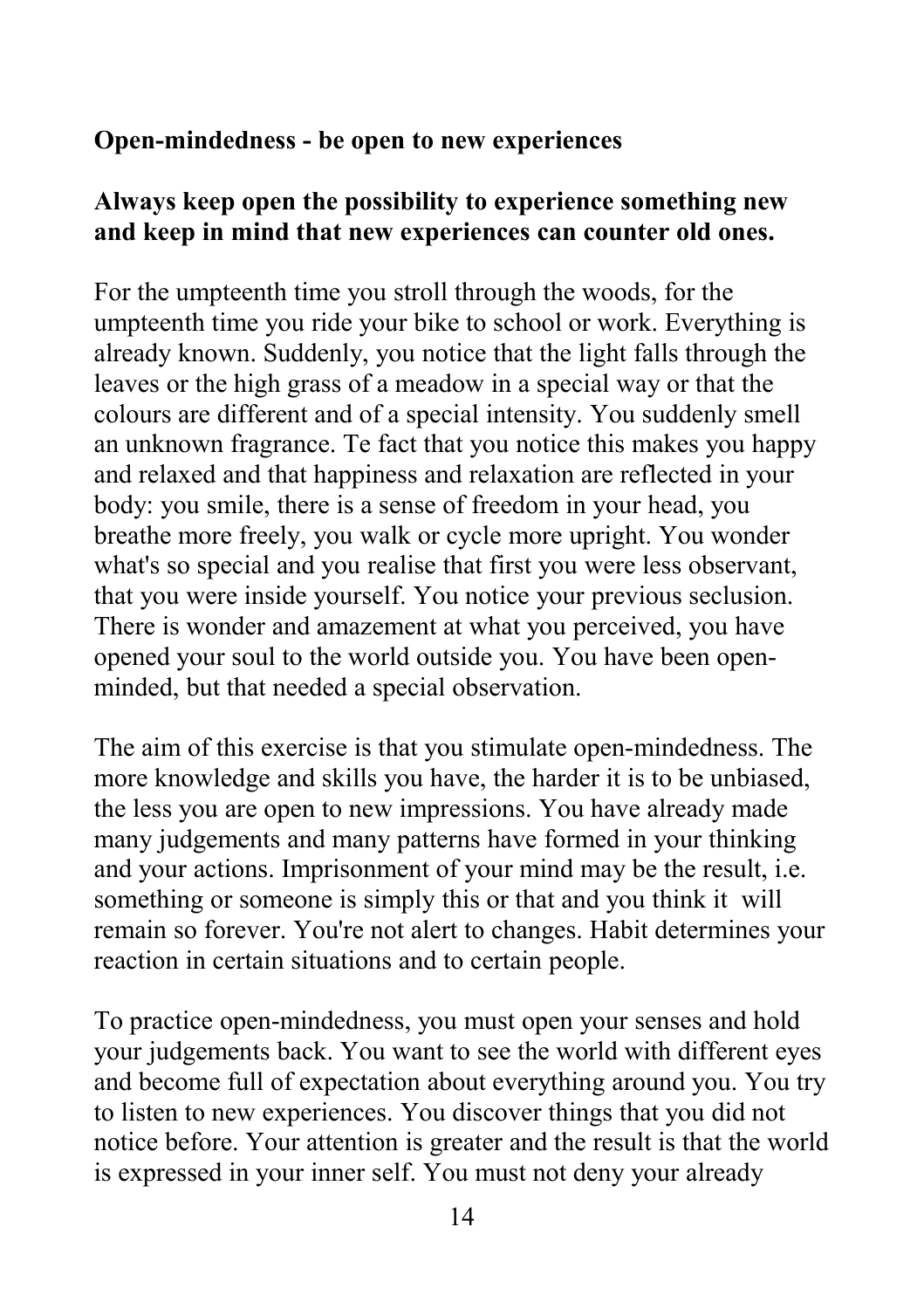acquired knowledge, on the contrary, you should build on it, and enrich it.

Helpful when practising, is an attitude of inquiring interest and curiosity. The result is growing amazement and wonder: there are always new observations. Along with these, new questions arise.

This exercise is a combination of thinking and willing. The component of thinking consists of a great openness to new observations, keeping your judgements back, letting events speak for themselves. The component of willing is that you engage everything with confidence, assume that you can change every day and that there is always something new to be discovered.